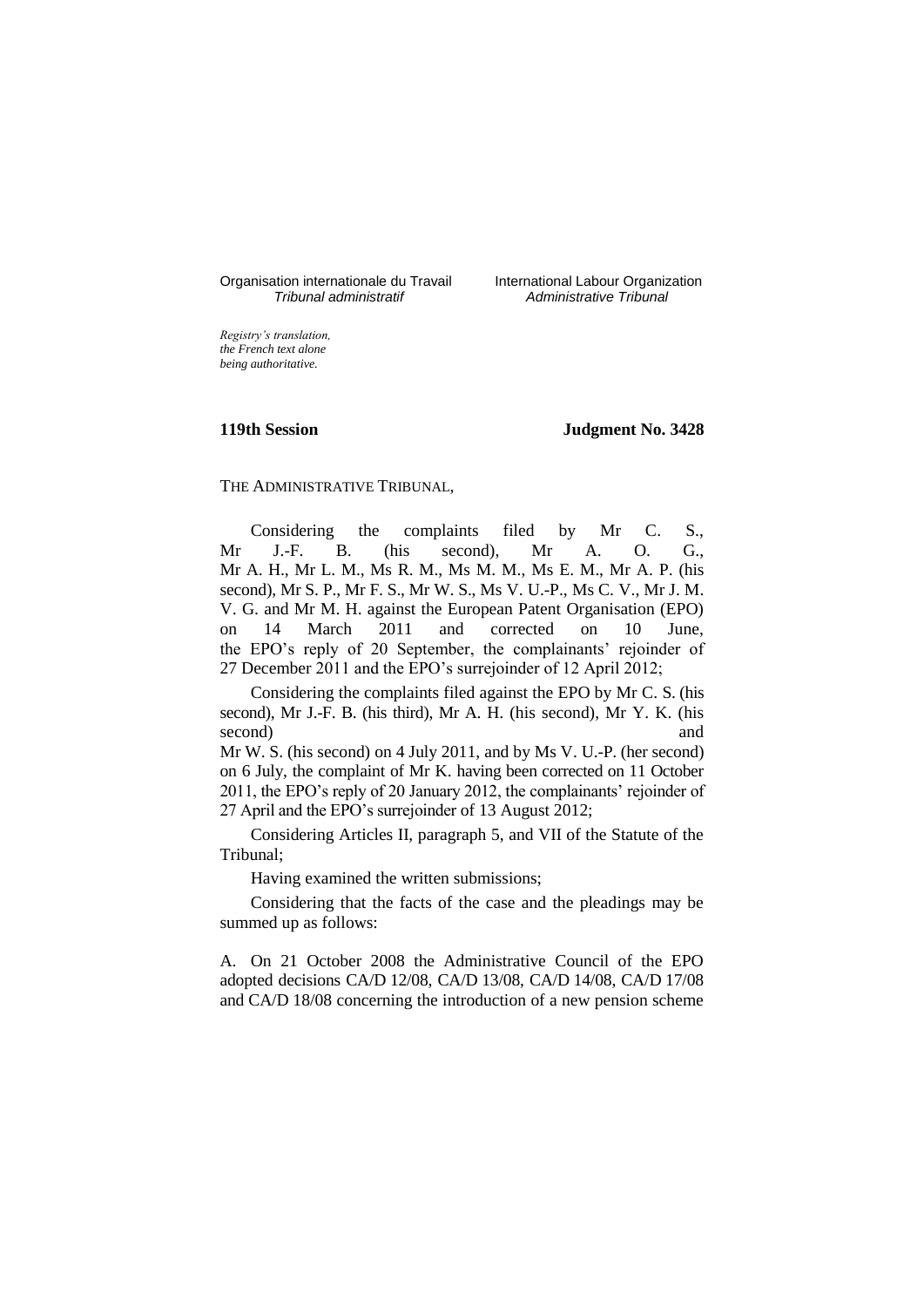and a salary savings plan at the European Patent Office, the EPO's secretariat. All the complainants were recruited by the EPO after 1 January 2009, the date on which these decisions entered into force.

On 28 May 2010 Mr S., who had been asked to indicate whether he intended to transfer the pension rights he had acquired before joining the EPO, submitted a request for information to the Administration. The pension service replied to him by e-mail on 23 June. On 20 September Mr S. lodged an internal appeal with the President of the Office, in which he contended that Article 10 of the New Pension Scheme Regulations, concerning the pension rate, had been incorrectly interpreted and requested the cancellation of the "decision" of 23 June, amongst other relief. Mr G., Mr H., Ms M., Mr S. and Ms U.-P. associated themselves with this appeal. The matter was referred to the Internal Appeals Committee on 19 November 2010.

In the meantime, on 22 September 2010, Mr S. had also submitted an appeal to the Chairman of the Administrative Council, in which he complained of the new pension scheme's "lack of clarity" and called for the restoration of the previous scheme. The other complainants joined in this appeal. At its 126th meeting, held on 14 and 15 December 2010, the Administrative Council decided to forward this and a number of similar appeals to the President of the Office on the grounds that they had been "misdirected" to it. This is the decision impugned in the first case now before the Tribunal. The complainants were notified of the forwarding of their appeals to the Internal Appeals Committee by letters of 27 January 2011. They filed their complaints with the Tribunal on 14 March 2011.

On 6 October 2010 the Appeals Committee of the Administrative Council delivered an opinion on some 3,600 appeals which had been lodged in 2009 against the new pension scheme and Salary Savings Plan. It found that the General Advisory Committee had not been properly consulted about the proposed amendments to the pension scheme. On learning of this opinion, on 21 December 2010 Mr B. lodged an appeal with the Chairman of the Administrative Council in which he complained that the implementation of the Salary Savings Plan and new Pension Scheme Regulations had placed employees

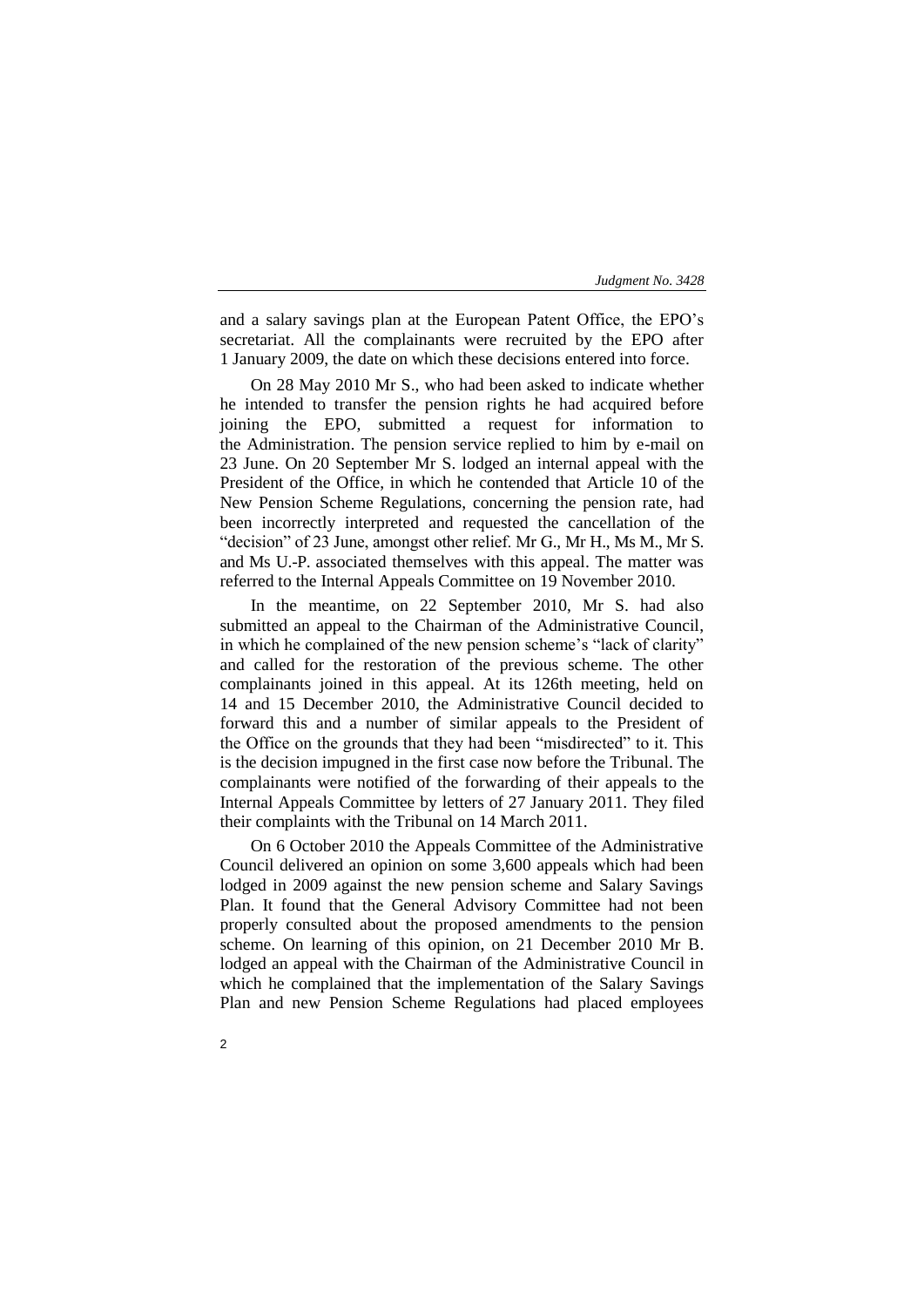recruited after 1 January 2009 in a worse position than employees who had taken up their duties before that date; he asked to have the former version of the Regulations applied to him. Mr S. joined in this appeal. On 4 January 2011 Mr S. lodged a similar appeal with which Mr H., Mr K. and Ms U.-P. associated themselves.

At its 127th meeting, held on 29 and 30 March 2011, the Administrative Council decided to forward these and several other similar appeals to the President of the Office on the grounds that they had been "misdirected" to it. This is the decision impugned in the second case presently before the Tribunal. The complainants were informed by letters of 6 June 2011 that the matter had been referred to the Internal Appeals Committee. They filed complaints with the Tribunal in July.

B. The complainants contend that the forwarding of their appeals to the President of the Office constitutes a final decision dismissing these appeals, for they consider that the President is not competent to set aside or amend a decision of the Administrative Council.

In the first case, the complainants seek the setting aside of decisions CA/D 12/08, CA/D 13/08, CA/D 14/08, CA/D 17/08 and CA/D 18/08 which, in their view, "cause them serious harm", and the payment of damages for moral injury. Subsidiarily they ask the Tribunal to order the EPO: to ensure that, when the capital built up under the Salary Savings Plan falls due for payment to them, it will be exempt from national income tax, as they were promised when they were recruited; correctly to interpret the concept of capping inherent in Article 10 of the new Pension Scheme Regulations, and to "find a solution to all the defects" in these regulations and the savings plan. Lastly, they claim costs.

In the second case, the complainants point out that, in breach of Article 38 of the Service Regulations for Permanent Employees of the European Patent Office, the General Advisory Committee had only four working days instead of 15 to give its opinion. They request that their submissions in the first case be deemed an integral part of those entered in the second.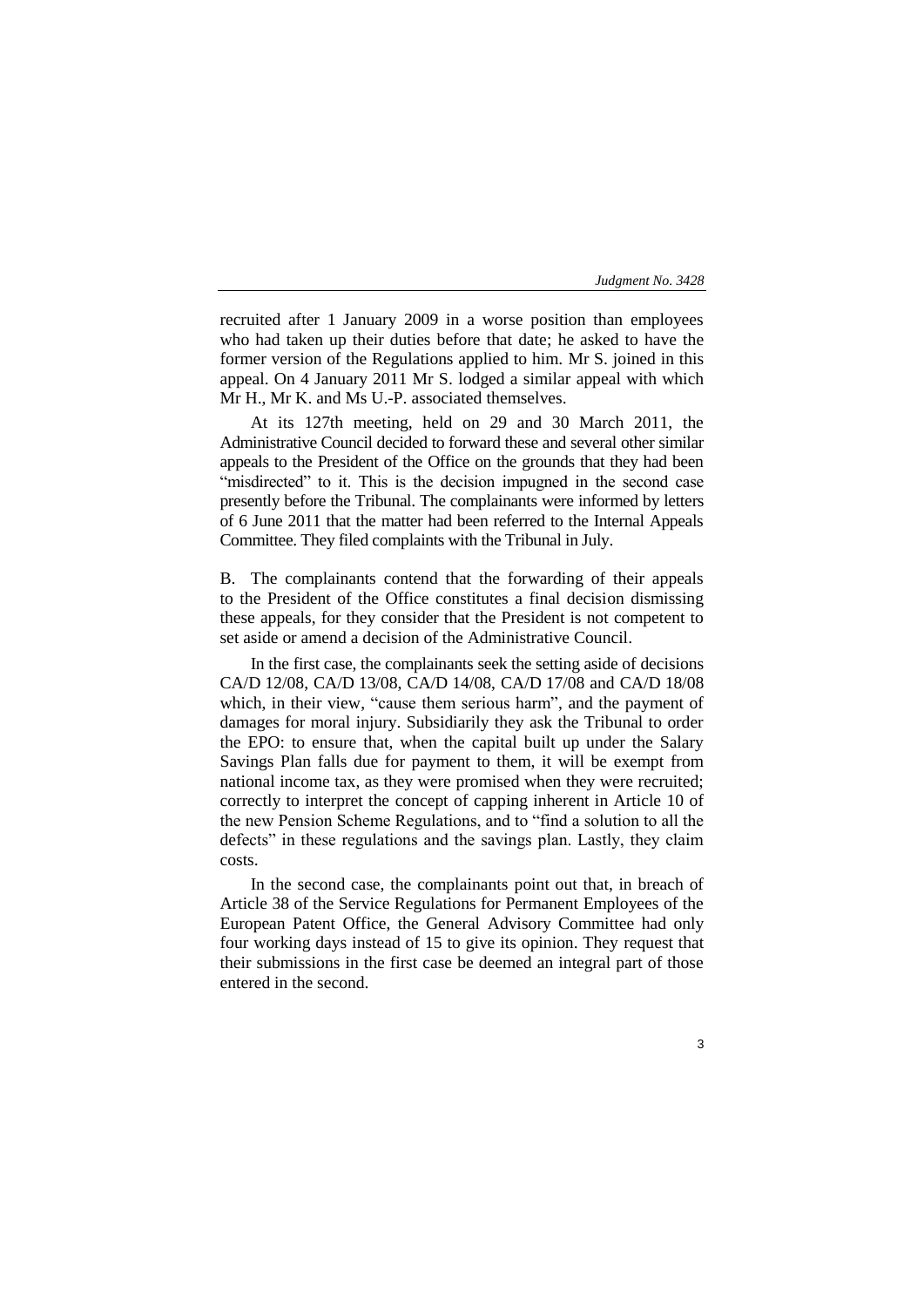They ask to have decisions CA/D 12/08, CA/D 13/08, CA/D 14/08, CA/D 17/08 and CA/D 18/08 set aside or, at least, not applied to them. They also claim moral damages and costs.

C. The Tribunal authorised the EPO to confine its replies to the issue of the receivability of the complaints.

The defendant first taxes the complainants with failing to exhaust internal means of redress. It submits that the decision to forward their appeals to the President of the Office does not constitute a final decision dismissing these appeals, and that it was in keeping with the case law according to which an appeal filed with the wrong authority must be redirected to the competent authority.

The EPO then objects to receivability on the grounds that the complainants are not challenging any individual decision adversely affecting them and that they therefore have no cause of action. It points out that Judgment 2953 establishes that a complainant cannot challenge a rule of general application unless and until it is applied in a manner prejudicial to him or her. It adds that, as the pension service's e-mail of 23 June 2010, which, it emphasises, did not constitute a decision, was addressed solely to Mr S., he alone was entitled to challenge it.

Lastly, the EPO contends that the complainants' claims for relief are also irreceivable: those seeking the setting aside of the disputed decisions of the Administrative Council, because the complainants have entered them for the first time in the proceedings before the Tribunal; and those presented subsidiarily, because they seek injunctions against it and because internal means of redress have not been exhausted.

D. In their rejoinders the complainants argue that the reference to Judgment 2953 is irrelevant and that, even if the disputed decisions of the Administrative Council are of general application, they nevertheless have a "serious legal effect", because they impose on them an unlawful pension scheme. In this respect they add that the nature of the disputed decisions has no bearing on receivability since, in their opinion, the receivability of a complaint is governed solely by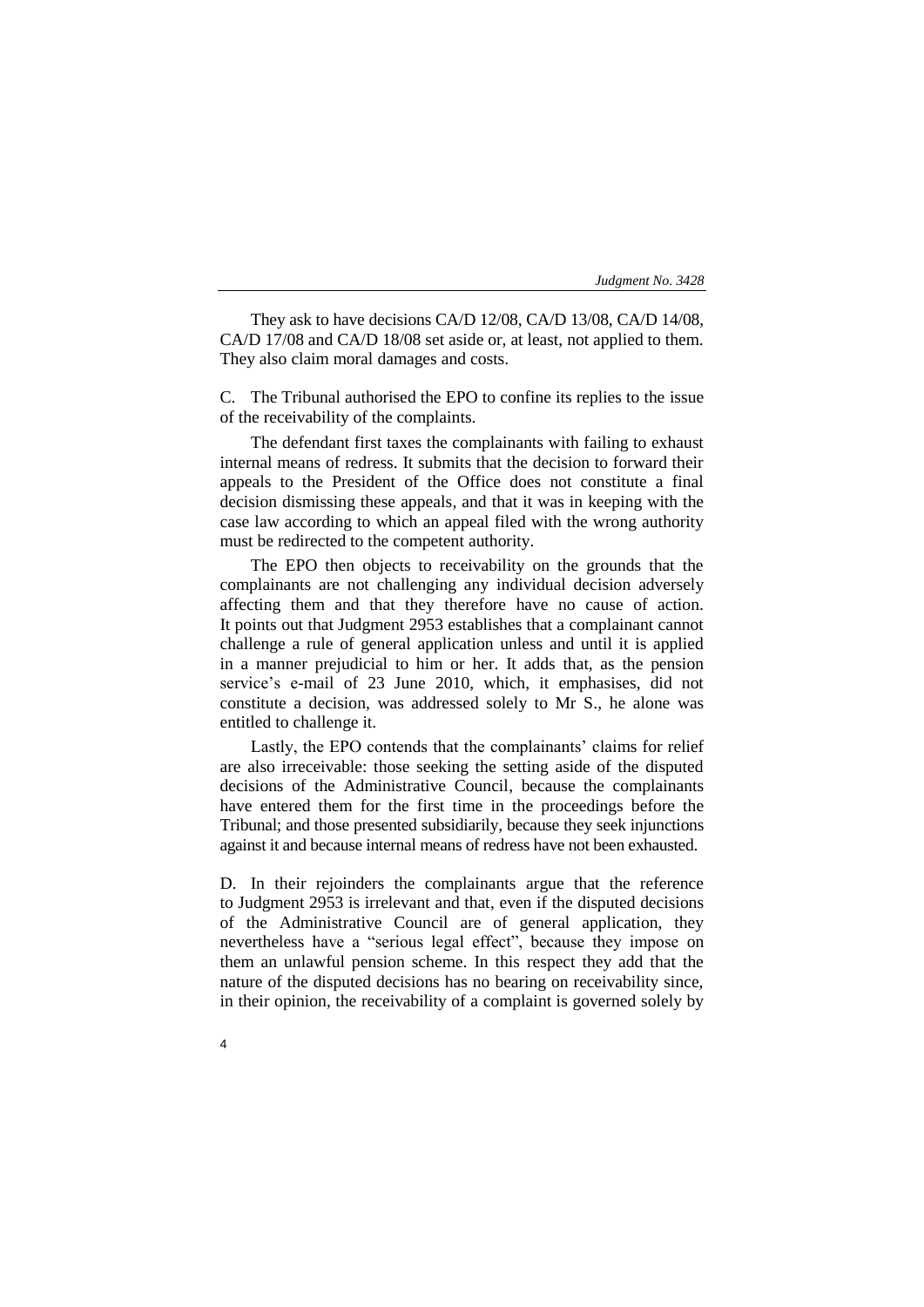Article VII of the Statute of the Tribunal. They note that the Internal Appeals Committee, which is known for its "incredible delays", has taken no action on their appeals since they were forwarded to it and they say that, since no decision was forthcoming, they filed their complaints with the Tribunal in accordance with Article 109(2) of the Service Regulations and Article VII, paragraph 3, of the Statute of the Tribunal. Relying on Judgment 3053, they submit that when, as in the instant case, the only body competent to examine an appeal declines jurisdiction, this decision constitutes a final decision which may be impugned before the Tribunal.

The complainants request the joinder of their cases with a number of other similar cases.

E. In its surrejoinders the EPO maintains its position. It informs the Tribunal that, as soon as the complainants filed their complaints, it put their internal appeals "on hold" in accordance with the "principle of good governance". As far as the request for joinder is concerned, it says that the "procedural treatment" differs from one case to another.

# CONSIDERATIONS

1. On 21 October 2008 the Administrative Council of the EPO adopted five decisions – CA/D 12/08, CA/D 13/08, CA/D 14/08, CA/D 17/08 and CA/D 18/08 – introducing a new pension scheme and a salary savings plan for permanent employees of the Office, which entered into force on 1 January 2009.

2. The complainants, all of whom were recruited by the Organisation after the latter date and who are therefore subject to this new scheme, are among numerous employees who have challenged the decisions in question in both internal appeals and complaints filed with the Tribunal.

3. On 23 June 2010, one of the complainants, Mr S., received an e-mail in response to a request for information which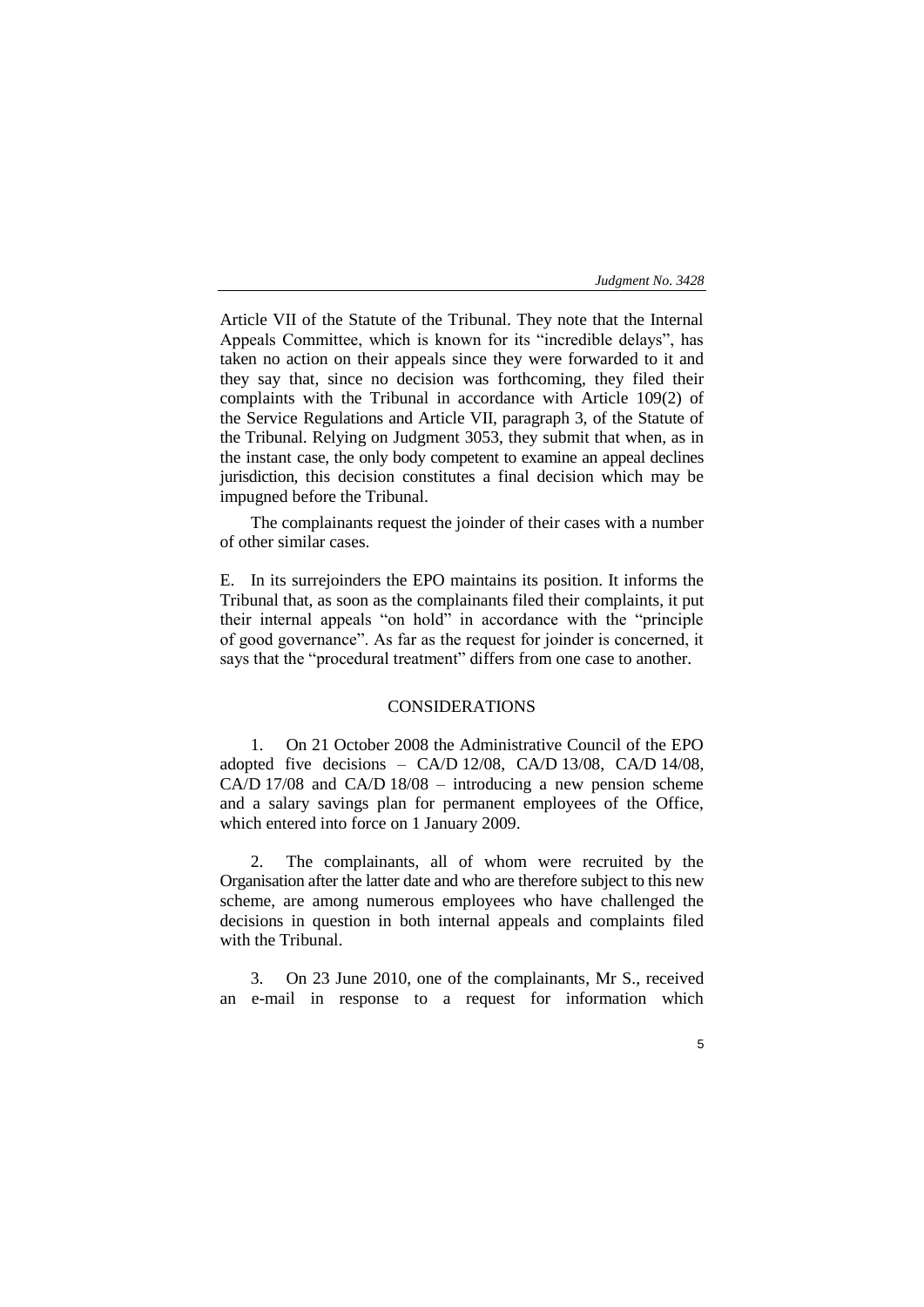he had sent to the Administration. In his opinion, this e-mail contained an incorrect interpretation of Article 10 of the New Pension Scheme Regulations, which concerns the pension rate. Thereupon he lodged a first appeal with the President of the Office, with which five other complainants associated themselves. On 22 September 2010 he submitted another appeal, addressed this time to the Chairman of the Administrative Council, in which he criticised the new pension scheme's "lack of clarity" and called for the restoration of the previous scheme. At its 126th meeting, held on 14 and 15 December 2010, the Administrative Council decided to forward this appeal, along with those of 15 complainants who had joined it and a number of other similar appeals to the President of the Office on the grounds that they had been "misdirected" to it. This is the decision impugned in the first of the two cases before the Tribunal.

4. In an opinion dated 6 October 2010 concerning the appeals of other employees, the Appeals Committee of the Administrative Council considered that General Advisory Committee had not been properly consulted prior to the adoption of the decisions setting up the new pension scheme and, with regard to the merits, that these decisions also appeared to be unlawful in several respects. On learning of this opinion, six of the complainants submitted new appeals to the Chairman of the Administrative Council on 21 December 2010 and 4 January 2011. In substance, these appeals sought the same remedies as their previous appeals, but they contained additional reasoning echoing the criticism expressed by the Appeals Committee. At its 127th meeting, held on 29 and 30 March 2011, the Administrative Council decided to forward these appeals, along with those submitted by other officials, to the President of the Office. That is the decision impugned in the second case before the Tribunal.

5. It must, however, be noted that in both cases the main relief sought by all the complainants is the setting aside of the "package of decisions" taken by the Administrative Council on 21 October 2008.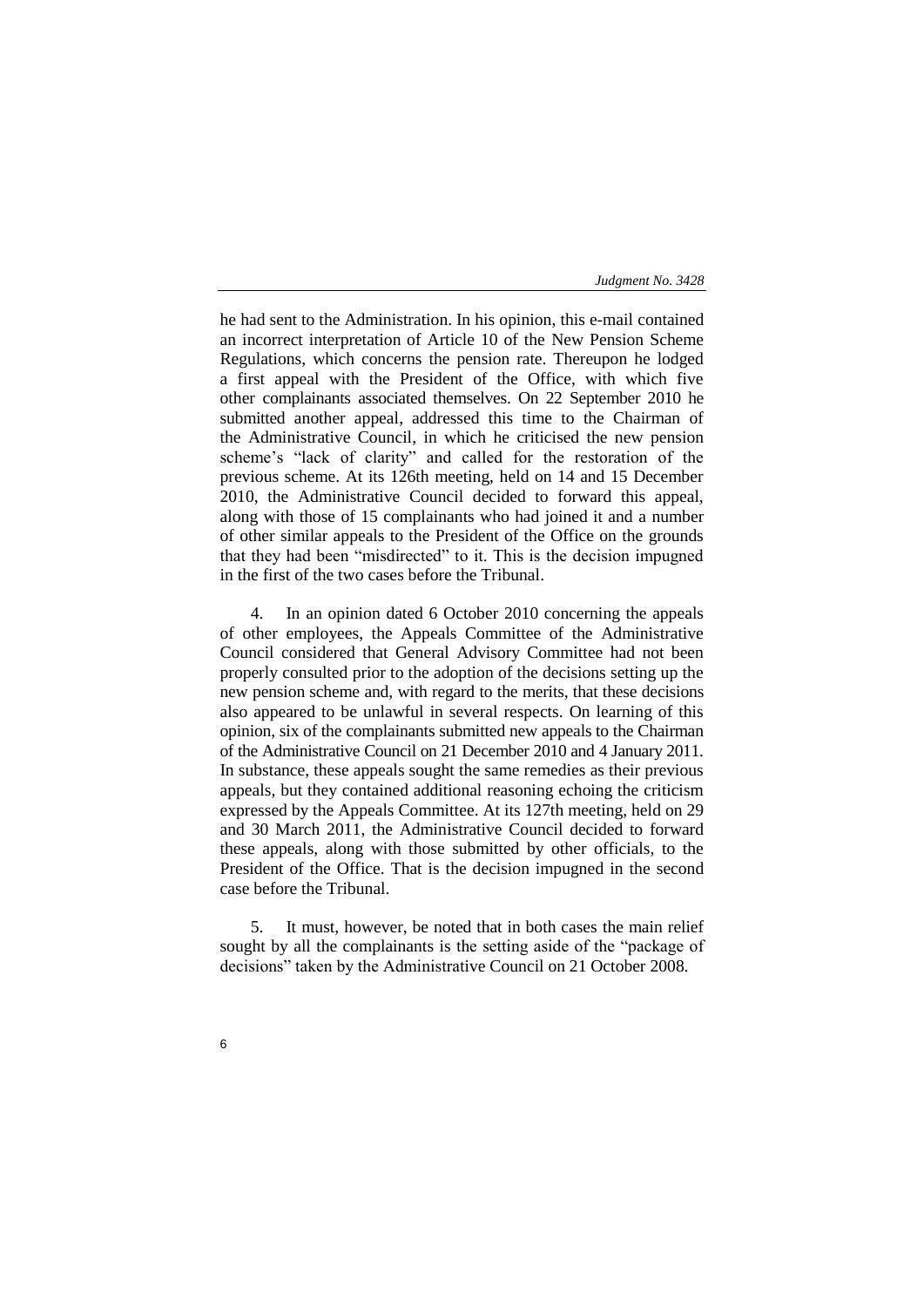7

6. Almost all the complainants have asked for the convening of a hearing. In view of the abundant and sufficiently clear submissions and evidence produced by the parties, the Tribunal considers that it is fully informed about the case and does not therefore deem it necessary to grant this request.

7. The complaints have the same basic purpose, essentially raise the same issues of receivability and are based on similar facts. Moreover, they are closely interconnected in that some of them refer to the submissions in the others. Despite the reservation expressed in this regard by the defendant, the Tribunal therefore finds it appropriate to join them in order that they may form the subject of a single judgment (see Judgment 3291, under 5).

8. Some of the complainants have requested that these complaints also be joined with those related to other cases concerning the reform of the EPO pension scheme, but the conditions for such a joinder do not appear to be met. The Tribunal will not therefore grant this request.

9. The EPO which, as authorised by the Tribunal, confines itself in its submissions to dealing with questions of receivability, raises two main objections thereto.

10. The objection with the most far-reaching implications is that these complaints are directed against general decisions which the complainants may not directly impugn.

11. The Tribunal will not accept the complainants' surprising argument that questions pertaining to the nature of the impugned decisions and their cause of action to request the setting aside thereof have no bearing on the receivability of their claims. According to the complainants, the only requirements regarding the receivability of complaints laid down by the Statute of the Tribunal are those mentioned in Article VII, namely that all internal means of redress must have been exhausted, that a final decision must have been taken and that the time limit for filing a complaint with the Tribunal must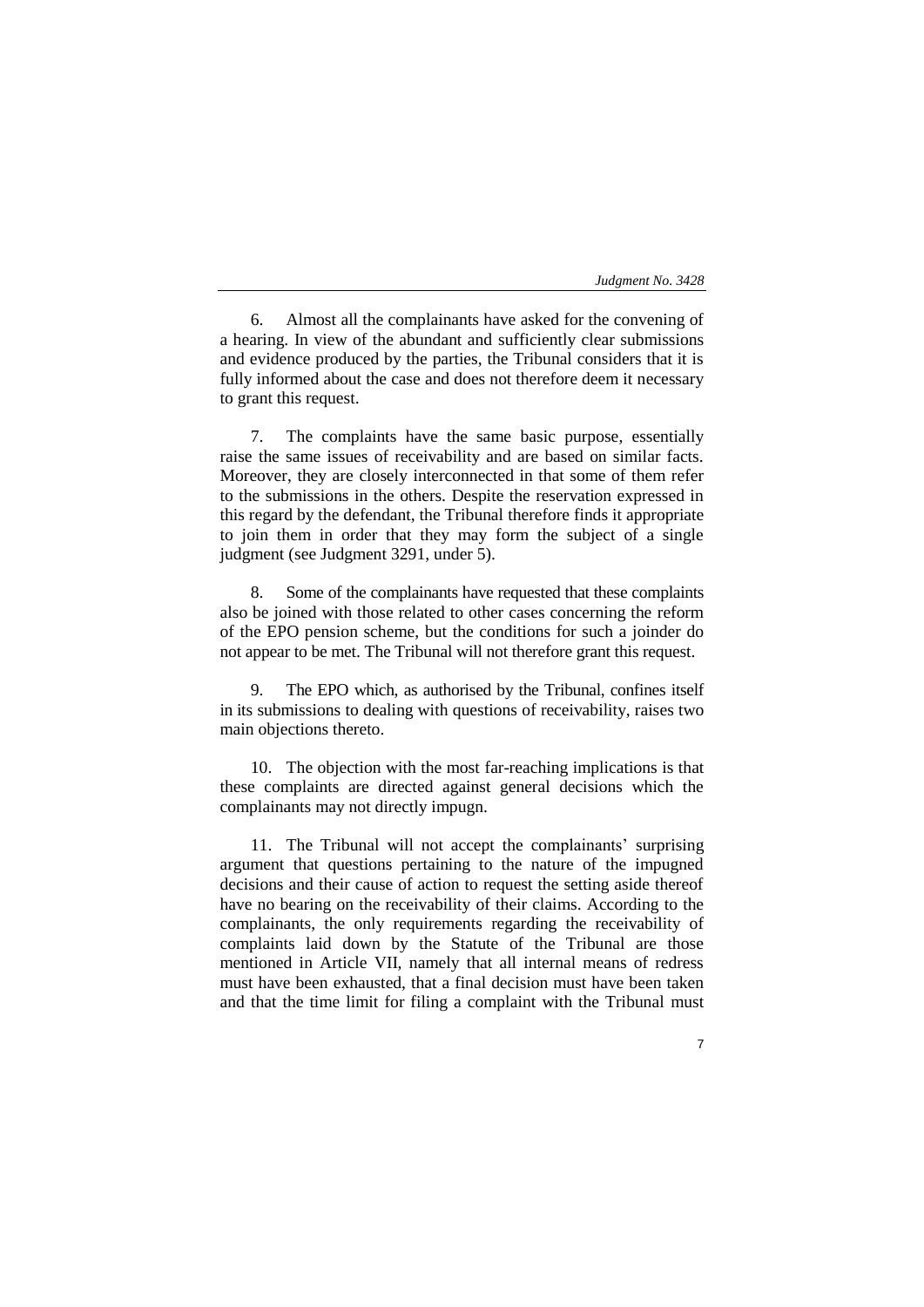have been respected. However, these rules concern only the procedural aspect of receivability. Receivability is also governed by Article II of the Statute, which, by defining the nature of disputes which the Tribunal has competence to hear *ratione personae* and *ratione materiae*, establishes further rules of receivability pertaining to the substantive aspect thereof. Thus a complaint will be receivable only if it is directed against a decision which is of a kind that may be challenged before the Tribunal and if it is filed by an official who shows a cause of action (see, among innumerable examples, Judgments 1756, under 5, 1786, under 5 and 6, 2379, under 5, or 3136, under 11).

12. The aforementioned objection to receivability is undoubtedly well-founded. The decisions of the Administrative Council of 21 October 2008 which the complainants, as stated earlier, seek to impugn directly in their complaints, are regulatory texts or, in other words, general decisions governing all officials subject to them. As the Tribunal has consistently held, where such texts must ordinarily be followed by individual implementing decisions, as is the case here of employees recruited after 1 January 2009, they are not open to challenge before the Tribunal. When these texts are adopted, they affect the protected personal interests of individual employees only in theory, and it is not until a subsequent individual decision is taken that they produce a practical legal effect. It is only the latter decision which may form the subject of a complaint before the Tribunal, and if the official concerned wishes to challenge the regulatory text which affords the basis for it in law, he must plead the unlawfulness of that decision in this complaint (see, for example, Judgments 1786, under 5, 1852, under 3, 2379, under 5, 2822, under 6, 2953, under 2, and, for recent confirmation of this case law, the aforementioned Judgment 3291, under 8).

13. In the instant cases, at the time when the disputes were submitted to the Tribunal, the impugned decisions of the Administrative Council had not yet given rise to individual decisions affecting the complainants. In particular, the above-mentioned e-mail of 23 June 2010, which the complainants view as a decision adversely affecting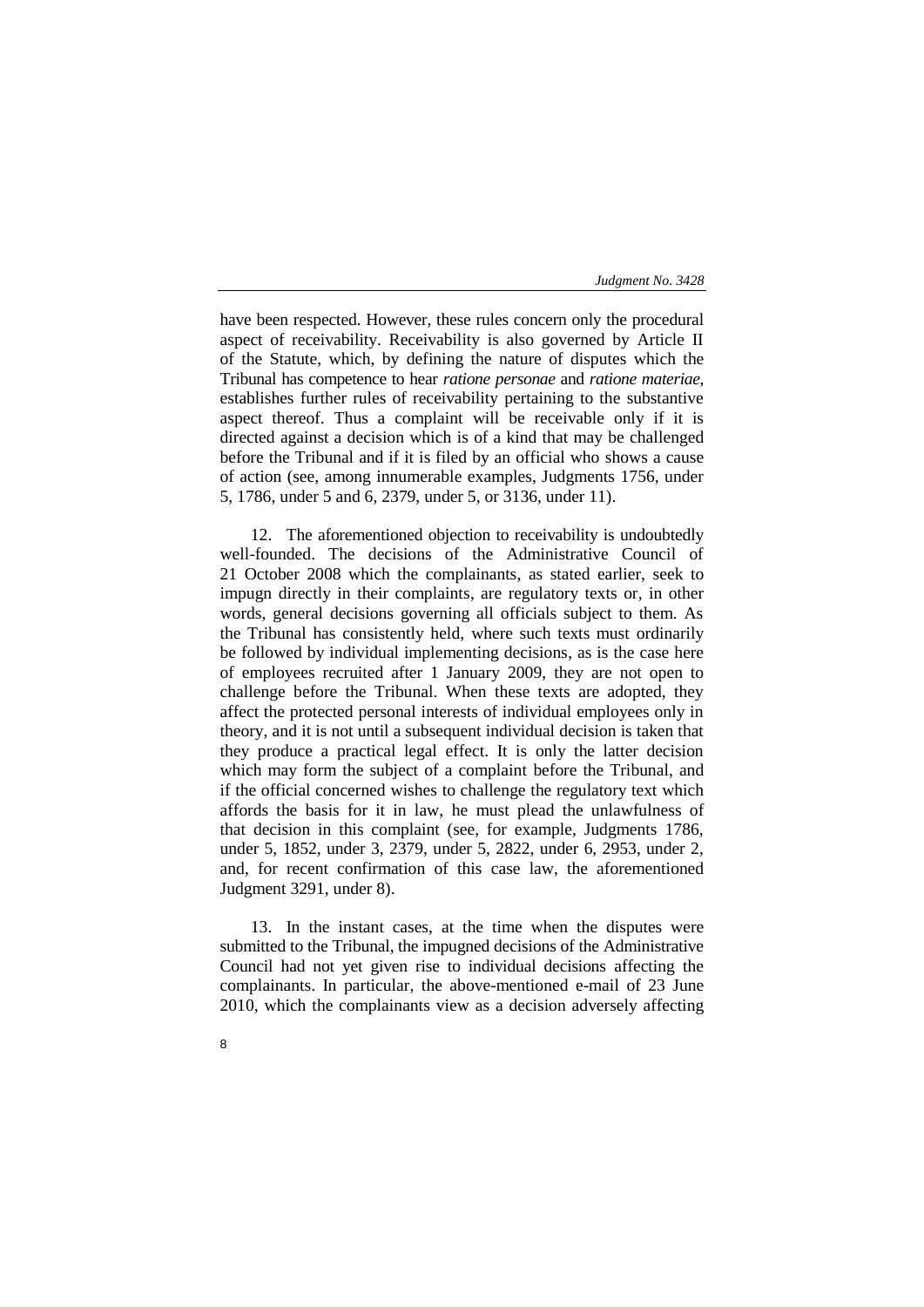9

them, cannot be regarded as such. This e-mail, which merely provided Mr S. with some information by way of guidance, in response to a request to this effect, cannot in any way be equated with a decision establishing the amount of his pension and in practice had no legal effect on his situation. It was not therefore a decision that could be challenged before the Tribunal (see, for example, Judgment 764, under 4). This finding in respect of the addressee of the e-mail also applies *a fortiori* to the other complainants.

14. Moreover, the EPO's second fundamental objection to receivability, based on the fact that internal means of redress were not exhausted before the complaints were filed with the Tribunal, is also well-founded.

15. In the complainants' opinion, the Administrative Council alone was competent to consider their internal appeals, since they challenged decisions taken by that body. They therefore argue that it was wrong to forward these appeals to the President of the Office, who then referred them to the Internal Appeals Committee reporting to him, rather than submitting them to the Appeals Committee of the Administrative Council, if the Council intended to dismiss them. In their view, it follows that these referrals to the President must be deemed to be final decisions equivalent to a dismissal of their appeals.

16. Since, as stated above, the disputed general decisions of the Administrative Council did not directly and adversely affect the complainants and could therefore be challenged only when individual implementing decisions of the President gave practical effect to them, it was the latter authority who was competent to hear the appeals in question. This conclusion applies *a fortiori* to the appeals of persons who had submitted a parallel appeal to the President of the Office, as this approach conflicts with the general legal principle that a person cannot litigate the same matter in separate, concurrent proceedings. No final decisions have yet been taken in these cases, since all the internal appeals of the complainants were rightly forwarded to the President of the Office who, considering that *prima facie* they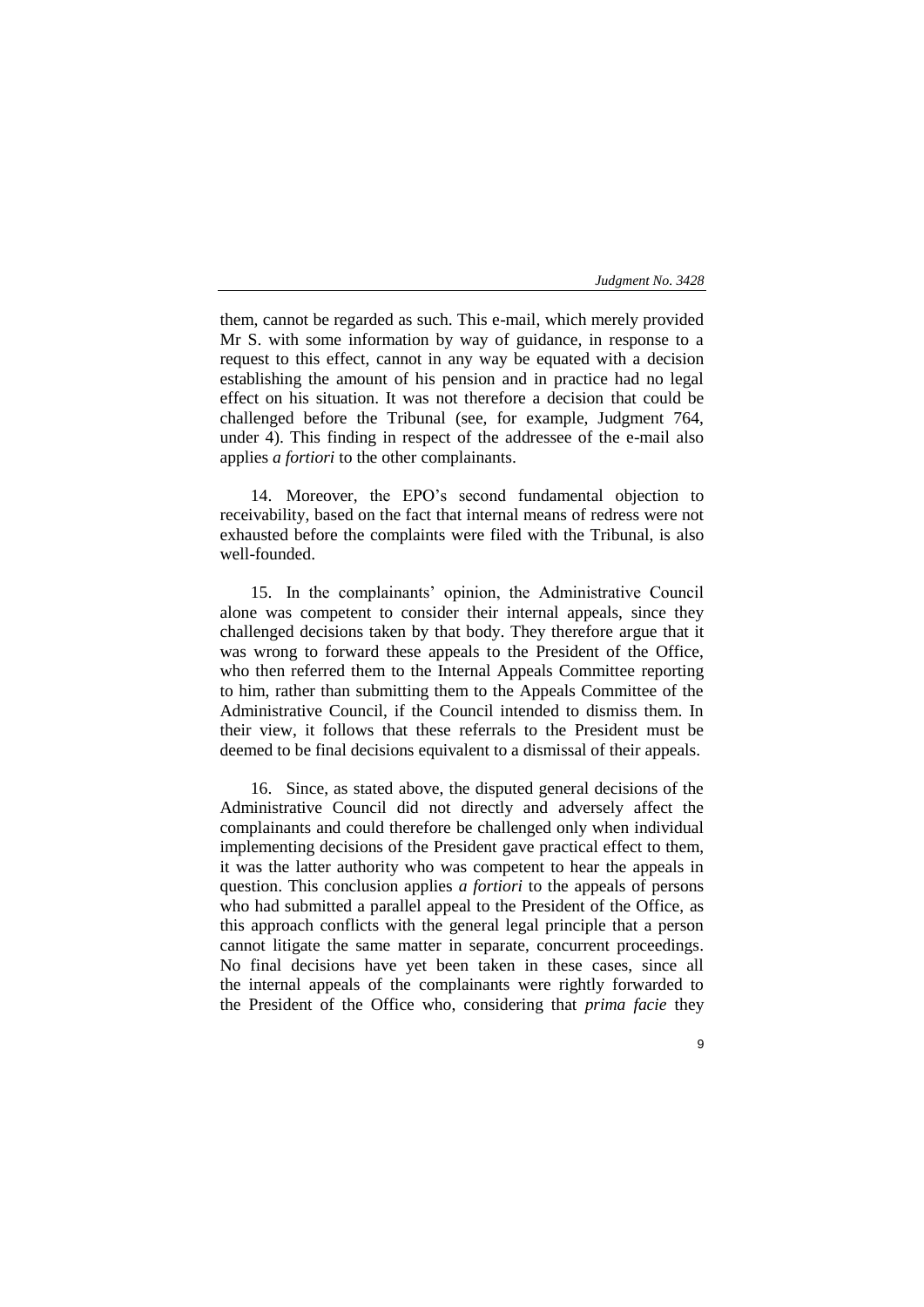should be dismissed, referred them to the Internal Appeals Committee. Such decisions can be taken only in the light of opinions which the Committee has not yet issued; indeed, the written submissions indicate that it stayed its consideration of the appeals in question pending the delivery of this judgment. It follows that the complaints are irreceivable pursuant to Article VII, paragraph 1, of the Statute of the Tribunal, because the internal remedies available under the Service Regulations were not exhausted before the complaints were filed (see, on all these points, the aforementioned Judgment 3291, under 6, which cites Judgment 3146, under 10 and 12).

17. It is to no avail that the complainants try to counter this reasoning by relying on Judgment 3053 where, on the contrary, the Tribunal held that the Administrative Council had been wrong to decline jurisdiction to hear a similar appeal. As the Tribunal has already had occasion to explain in the above-mentioned Judgment 3291, under 7, this finding stemmed from the fact that in the case in question, the complainant was acting as a representative of the General Advisory Committee and was challenging regulatory texts which had not been submitted to that Committee in accordance with the Service Regulations, with the result that those texts were deemed adversely to affect the complainant. These special circumstances are completely lacking in the instant cases.

18. Nor do the complainants have grounds for submitting that their appeals have formed the subject of implied decisions of rejection which they may challenge under Article VII, paragraph 3, of the Statute of the Tribunal and Article 109(2) of the Service Regulations. In this connection, it must first be recalled that the rules governing the receivability of complaints filed with the Tribunal are established exclusively by its own Statute. Thus, the possibility of filing a complaint against an implied decision of rejection is governed solely by Article VII, paragraph 3, of the Statute, which states that "[w]hen the Administration fails to take a decision upon any claim of an official within sixty days from the notification of the claim to it", the person concerned may have recourse to the Tribunal. Article 109 of the Service Regulations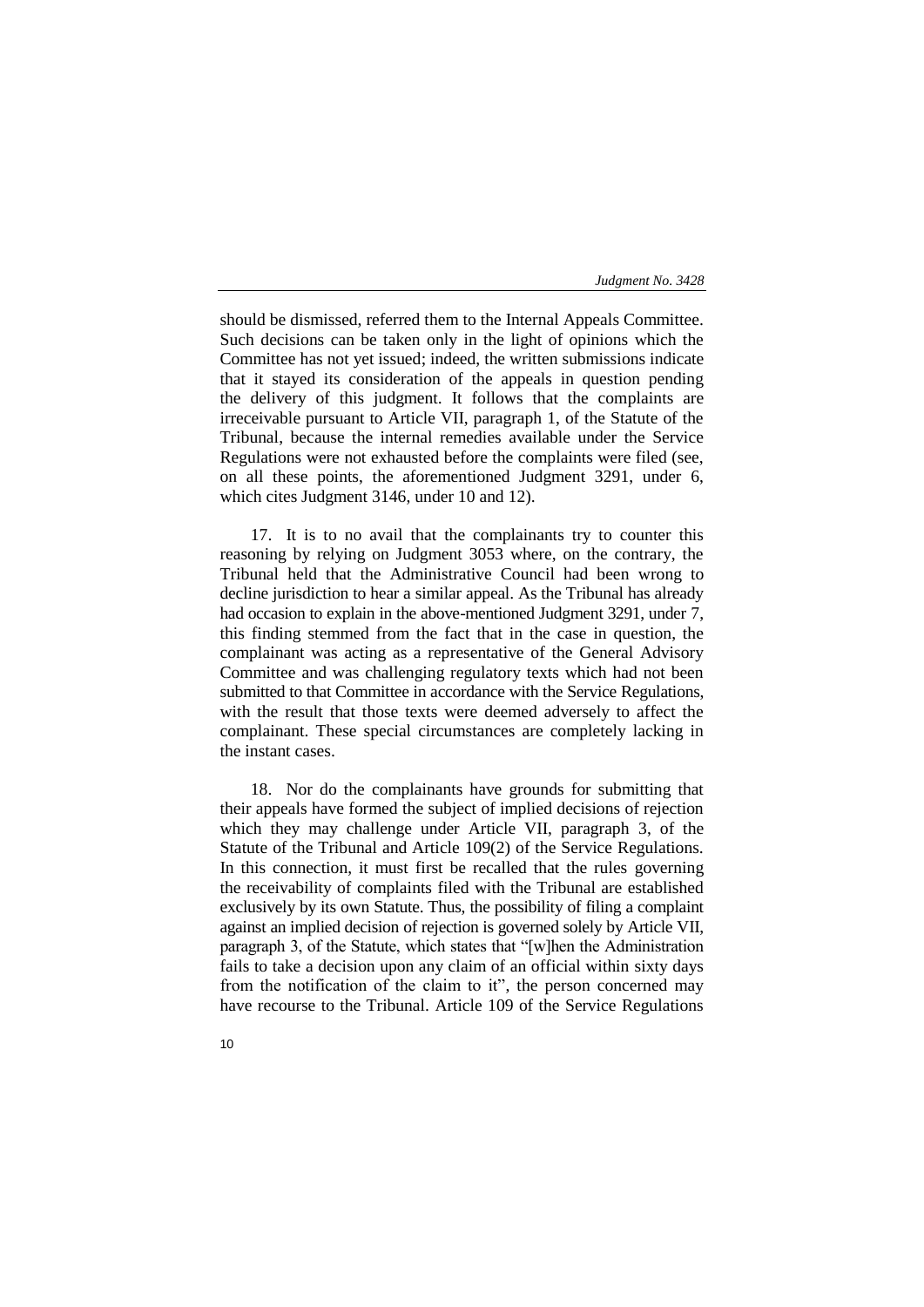could not therefore apply here. Moreover, that article unlawfully provides for a period of "two months" which is different, albeit only slightly, from the sixty days specified in the Statute. When, before the expiry of the latter time limit, an organisation forwards an appeal to the competent advisory appeal body or takes any other action to deal with it, this step in itself constitutes "a decision upon [the] claim" within the meaning of Article VII, paragraph 3, of the Statute of the Tribunal which forestalls an implied rejection that could be challenged before the Tribunal (see, on these points, Judgments 532, 762, 786, 2681, 2948 or 3034). As in this case there is no evidence that the EPO failed to meet the requirement of taking this step, there was no implied decision to reject the complainants' appeals.

19. The complainants' reliance on the case law established in Judgments 408, 1684, 2132 and 2443, according to which an exception to the rule that internal means of redress must be exhausted can be made if an appeal is not dealt with by the competent bodies within a reasonable period of time, is misplaced. In this connection, the complainants refer to the "incredible delays" with which the Internal Appeals Committee of the EPO usually considers the cases submitted to it, but it must be found that this criticism is irrelevant in the instant cases where the complainants waited for scarcely one or two months following the referral to the Committee before bringing the case directly to the Tribunal. Clearly the fact that their appeals were not examined during this brief interlude could not in any way be described as a breach of the Organisation's duty to deal with them within a reasonable period of time.

20. As internal means of redress have not been exhausted, the claims that the impugned decisions should be set aside are irreceivable, as is the request made by the complainants in the second case before the Tribunal that the Organisation should "at least" not apply the New Pension Scheme Regulations to them.

21. In the first case before the Tribunal the complainants requested subsidiarily that the Tribunal should order the EPO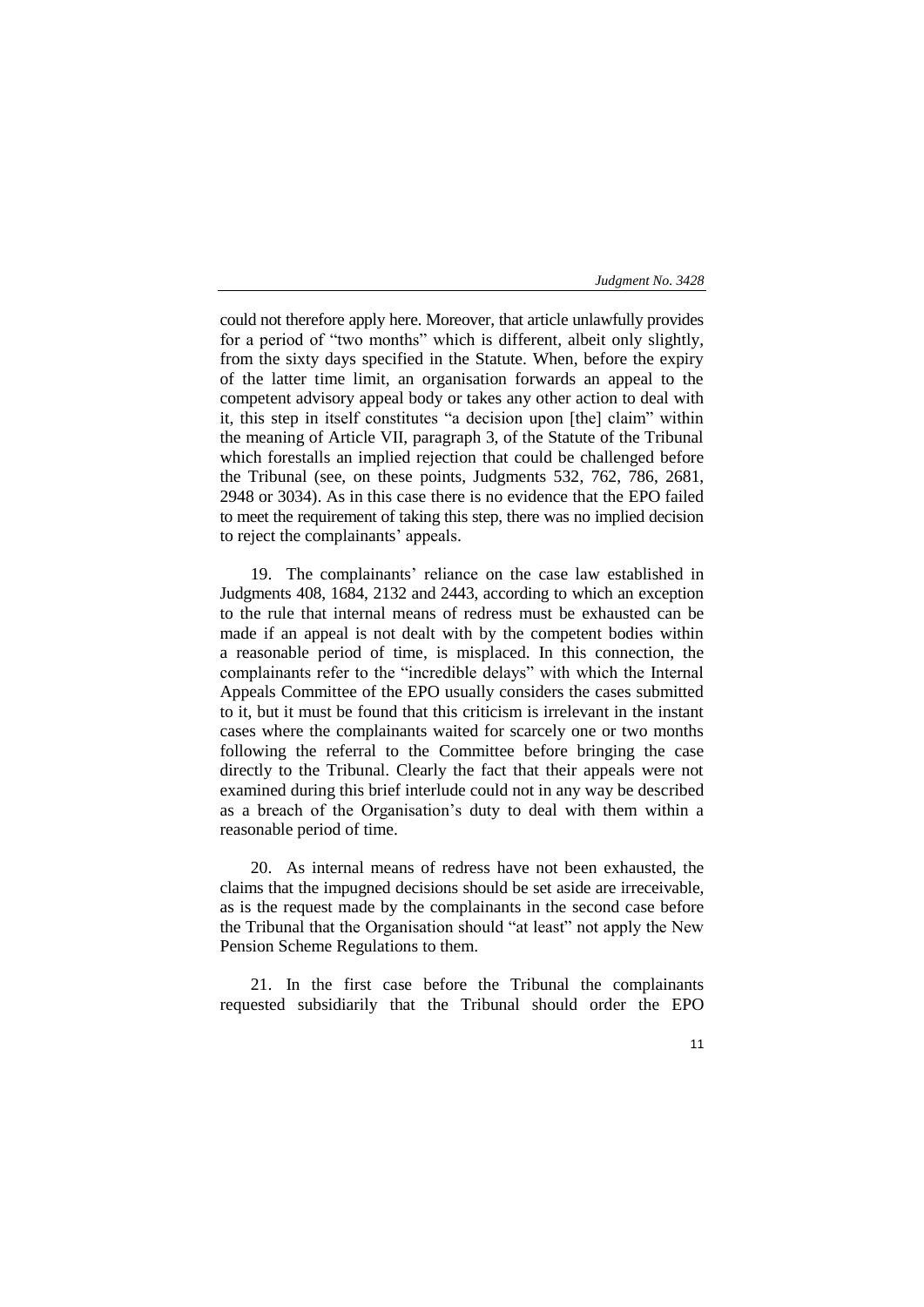"correctly to interpret the capping in Art[icle] 10 [of the New Pension Scheme Regulations]", to "guarantee that the sum in [their] [Salary Savings Plan] account […] will […] be exempt from all national taxation" and to "find a solution to all the defects" of these regulations and this plan. The Tribunal may not, however, issue such injunctions to an international organisation. Hence these claims are also irreceivable (see, for example, Judgments 1456, under 31, 2244, under 12, or 2793, under 21).

22. It follows from the foregoing that the complaints must be dismissed as irreceivable in their entirety, without there being any need for the Tribunal to rule on the other objections to receivability raised by the EPO, or to examine the complainants' submissions on the merits of the disputes.

# DECISION

For the above reasons, The complaints are dismissed.